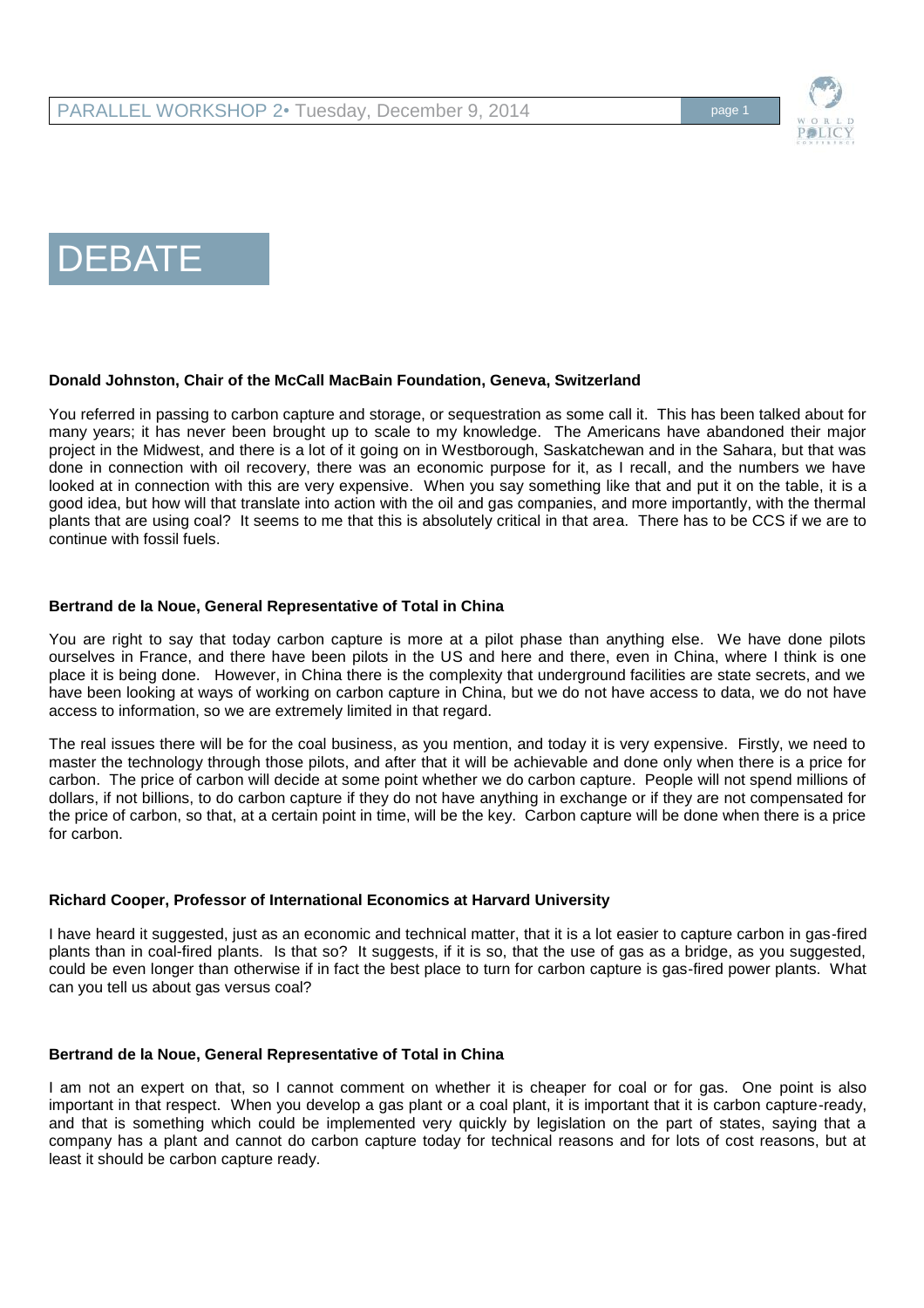

#### **Tatsuo Masuda, Professor, Nagoya University**

Regarding CCS, I am working in the World Economic Forum. I am a member of the Global Agenda Council on Decarbonising Energy, and I am in charge of the technology and governance of those systems. There is a light at the end of the tunnel regarding CCS. The first commercial CCS was installed in Canada at the end of this year, right next to a coal-fired power plant, and with subsidies from local and federal governments, they make money which they can return to the investors. The company is now thinking of building a second one, so with some nice support from local and federal governments, CCS may be the future, but there is a downside. There needs to be a good layer for CCS and saving money. Japan is very difficult in that regard. Some places are okay. CCS should not be transported long distances, because transportation costs a lot, so if it is onsite, with a good layer, and with some supportive measures from the public sector, we could make CCS commercial, even today. We would like to see more examples of this.

#### **Richard Cooper, Professor of International Economics at Harvard University**

My understanding is the same as Don's, which is that the carbon at the Saskatchewan plant, the one which is actually operating, has economic value because it is used for enhanced oil recovery, so you want to locate a coal-fired power plant near an oil well which can use the carbon dioxide. The question is whether you can make it economic where it does not sit on top of an oil well.

#### **Anil Razdan, former Power Secretary of India**

I was a member of the Carbon Sequestration Leadership Forum, and the basic issue, of course, is the presumption that sequestration is safe storage. Mr Masuda was saying that first you need to locate those sites from where it will not escape. Secondly, it consumes 25% more energy, so you actually end up using 25% more basic fuel, whether it is coal or even gas, to capture it. The practical solution, of course, could be carbon capture and utilisation, that is, enhanced oil recovery, or, probably in the longer term, carbon fixation, that if you can fix the carbon into some inert compound you can let that compound lie, rather than putting it in caverns.

However, on the pessimistic side, there is a strain of thought that CCS was pushed because some countries did not meet their Kyoto obligations, so they said they would continue emitting but would sequester it. Frankly, it has not really caught on except for some success, also, in the North Sea, again located close to oil exploration, and I think the Norwegians are also looking at it.

#### **William Ramsay, Senior Advisor of the Center for Energy, Ifri**

I have a couple of minor comments. You are right about the technology of extracting the carbon dioxide from flue gas, but gas is distributed around, it is not in 1,000-megawatt units, so you do not have the economics of being able to put it in there like you can with a coal plant. Another point is that the public has not been engaged on this issue of CCS yet either, and will soon be hearing stories about carbon dioxide escaping from lakes in the Cameroons and killing populations from 40 km around before we convince our populations to put gas under their cities.

#### **Sverre Vedal, Professor, University of Washington (UW) School of Public Health**

Another point that you brought up has to do with the perspective on wind, solar and hydro. The perspective that was aired was that it was a technological issue, a technical issue, that it was not ready yet because of storage issues and things like that. However, there is a different perspective on that, that it is not a technological issue at all but one of political will. My perspective on that is coloured by a presentation I heard earlier this year by Mark Jacobson from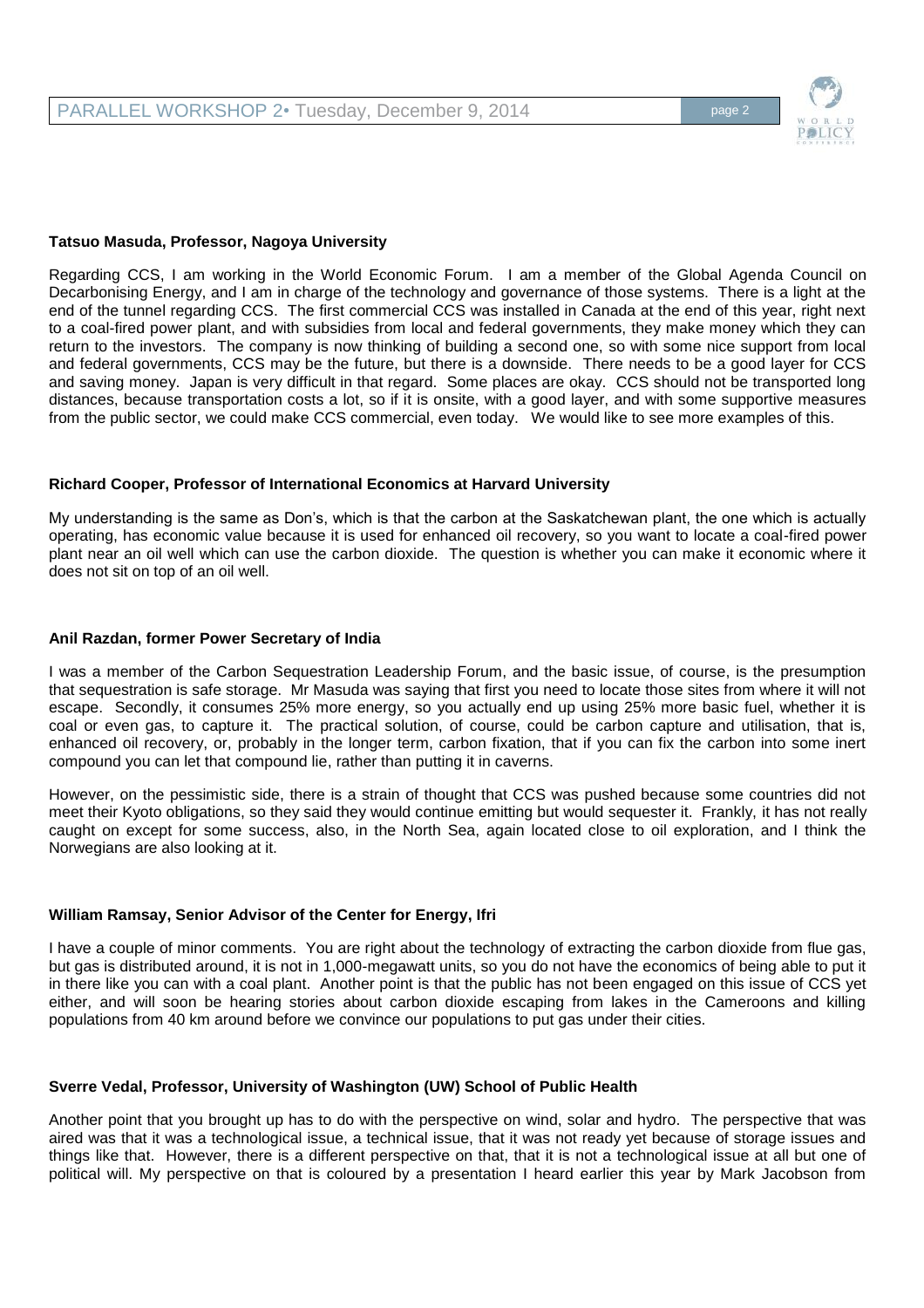

Stanford and his engineering mill. What they have done is to assume that the all the energy needs in the US setting could be met by wind, solar and hydro, and they went through a very detailed analysis, with every state, all the difficulties of financing, land use, the fact that some states do not have much solar or much wind, and how you actually integrate all of that.

The take-home message at the end of the day is that it is technologically feasible to supply all of the energy needs of the US based on solar, wind and hydro. I am not discounting political will and the ability to do that, as those are major hurdles, but that perspective does put it in a different place on the table. If your perspective is that it is a technical issue that has to wait, it gets moved off the table. It is not part of the discussion we have been having. That is the importance of having a somewhat different perspective on those energy technologies.

#### **Richard Cooper, Professor of International Economics at Harvard University**

How did this Stanford study deal with the storage issue, the fact that there is wind in North Dakota that comes at the wrong time for New York?

## **Sverre Vedal, Professor, University of Washington (UW) School of Public Health**

I am not the person to ask that, but at the end of the day I was convinced that they could do that, integrating those three sources of energy, hydro, wind and solar. Clearly the storage issue is a problem, but they faced it directly in their scenario.

## **Richard Cooper, Professor of International Economics at Harvard University**

This is country-specific. A physicist at Cambridge called John MacKay did a comparable study for the UK just from physics point of view, not taking economics into account at all, and he concluded that the only way the UK could satisfy UK demand for power without fossil fuels was with nuclear energy. All the possible wind onshore and offshore, and all the possible solar, cannot physically, leaving aside the economics, meet Britain's power demand without nuclear, which has the densest power per square metre of land.

## **Bertrand Collomb, Honorary Chairman of Lafarge**

We were talking about the price of carbon, and there have been wide-ranging estimates about what price of carbon would move things. There was a study by Mackenzie some time ago which said that a lot of things could be done at price zero because there was inertia in terms of financing issues, and that at a cost of USD30 or USD40 even more things could move. We heard that Total is taking USD35 dollars a tonne in its internal calculations, and we know that the European system, which was very much flawed from the beginning, is now giving USD5 or less. We also know that some of the subsidy systems for renewables in Europe, especially in Germany, amount implicitly to a price of carbon as high as USD250 or USD400 a tonne. I would be interested to know your idea, which can only be a guess, about what price of carbon would really move things in ten or 15 years' time.

#### **Richard Cooper, Professor of International Economics at Harvard University**

I can report on one experiment in British Columbia, which already introduced a price on greenhouse gas emissions, not just carbon, six or seven years ago. It started low, at CAD5 a tonne and ramped up to CAD30 a tonne, where it has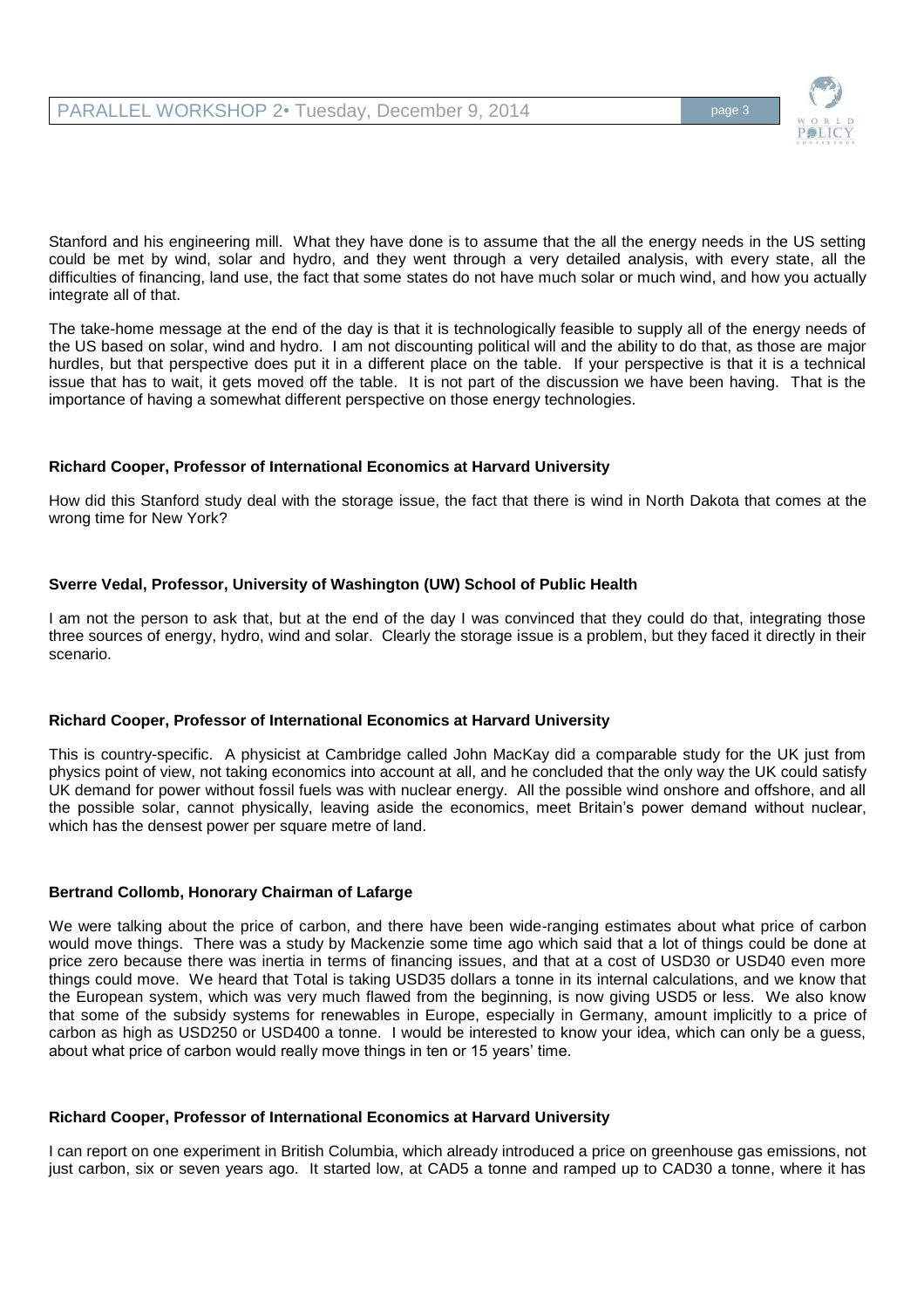

been for three years now. The preliminary indications are that it has been quite effective, that compared with other parts of Canada, British Columbia has significantly reduced carbon emissions without reducing growth in any way. You have to allow for the fact that British Columbia is not a big user of coal and has a lot of hydropower, so most of the impact of the price of carbon there is actually on the transport sector, home heating and things like that. Because of hydropower, the power sector, which is very big in many other countries, does not play an important role in demand for fossil fuels. But it is a very positive experiment run by one Canadian province.

# **Luigi Colantuoni, Group Representative of Total in Japan and South Korea**

I have one comment about the carbon tax. The introduction of a carbon tax in some regions would definitely have an impact on the competitiveness of their industry. As an example, if a tax of EUR 40 per tonne of carbon dioxide would be introduced in Europe, the refining sector, which is already suffering with a refining margin of about 15 USD, would have an additional burden of another 2 USD, thus affecting further the future of this industry in the region. Therefore, unless there is a joint effort to introduce a carbon tax which considers the impact on worldwide competitiveness and employment in the long term, regional economies can be severely affected. Is it possible to have a global initiative on the introduction of a carbon tax without favouring industries in one region and penalising jobs, growth in other regions? This should be considered.

# **Bertrand Collomb, Honorary Chairman of Lafarge**

I was not talking about a unilateral European carbon tax; I was just asking the academic question of how much would be needed to meet the objectives, and of course it has to be, if not universal, at least more or less distributed.

## **Richard Cooper, Professor of International Economics at Harvard University**

This is the direction the COP should go if it wants to have a successful outcome, to switch from quantitative targets to prices and make it as universal as possible. Universal does not have to mean literally universal - 30 or 40 countries could start and then others could come in.

## **Luigi Colantuoni, Group Representative of Total in Japan and South Korea**

Almost everyone is aware of the German paradox. Coal became cheaper and gas-fired power plants were shut down. The result has been that CO2 emissions in Germany rose, in spite of the incentives given for the development of renewable energies. This is a clear consequence of not having a consistent policy to reduce emissions.

## **Marie-Claire Aoun, Director, Center for Energy, Ifri**

I just have a quick question. You mentioned, Mr de la Noue, that energy should be profitable. How do you see the impact of the decrease in oil prices on the competition between fossil fuels and renewables?

## **Bertrand de la Noue, General Representative of Total in China**

Obviously, it is not good news for renewable energy. The only thing you can say is that this is probably a short-term issue, and being short-term is looking at the investment time for oil energy. These lower oil prices will probably last a